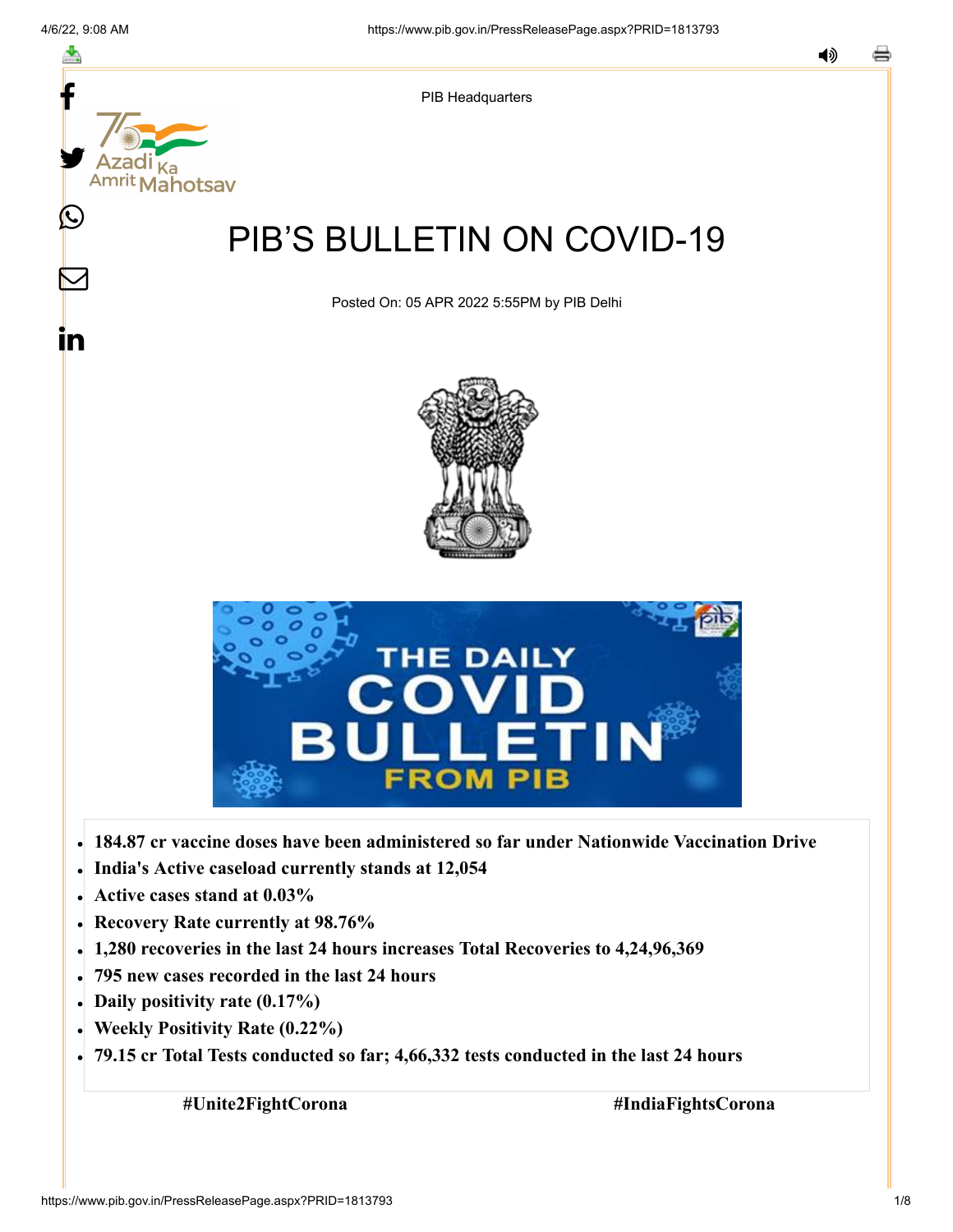f

y.

 $\bigcirc$ 

in

#### **PRESS INFORMATION BUREAU**

# **MINISTRY OF INFORMATION & BROADCASTING**

#### **GOVERNMENT OF INDIA**

**\*\*\*\*\*** 





**India's Cumulative COVID-19 Vaccination Coverage exceeds 184.87 Cr Over 1.92 Cr vaccine doses administered for age group 12-14 years**

#### **India's Active caseload currently stands at 12,054**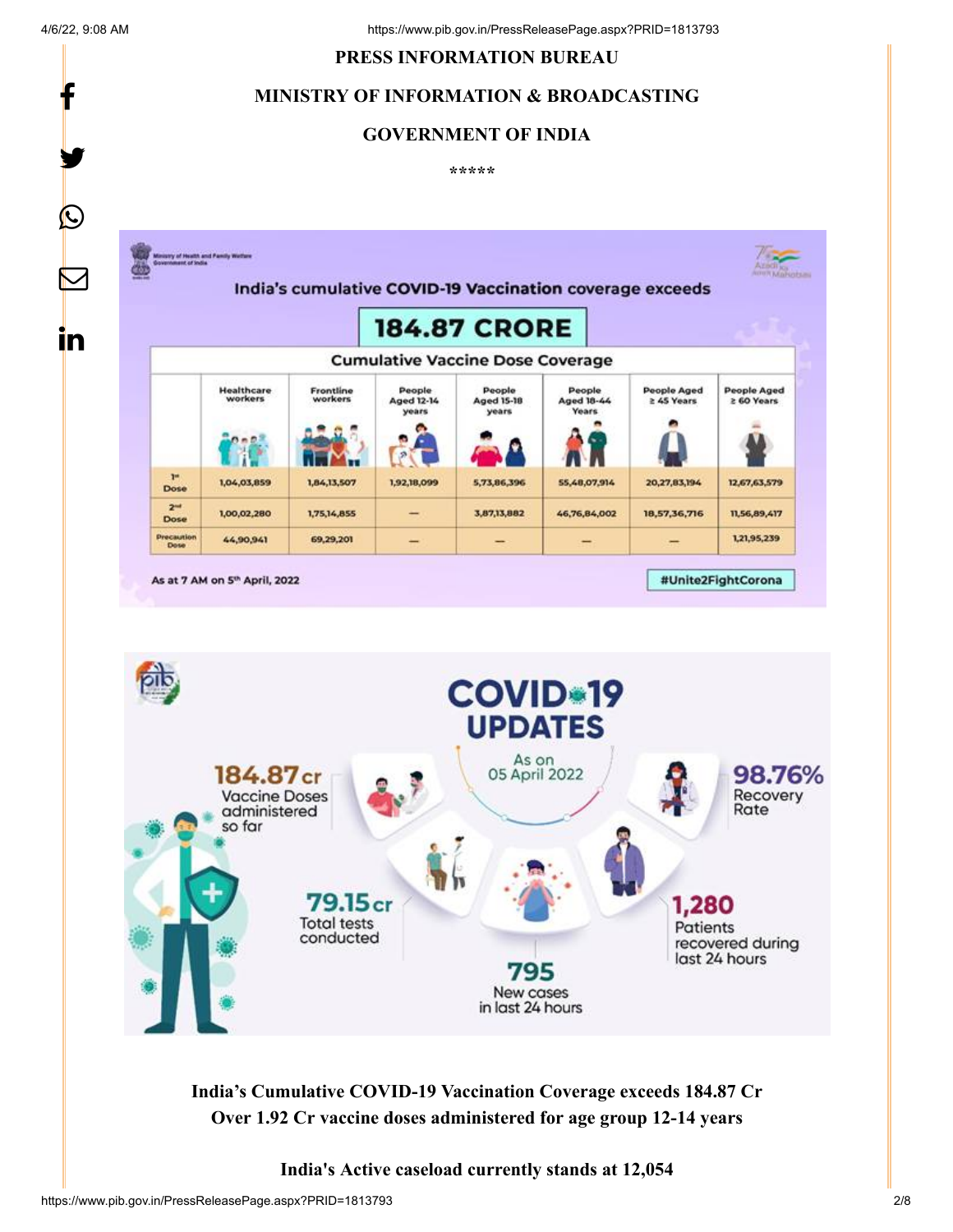f

y.

 $\bigcirc$ 

### **795 new cases reported in the last 24 hours**

# **Recovery Rate currently stands at 98.76%**

# **Weekly Positivity Rate is presently at 0.22%**

India's COVID-19 vaccination coverage has exceeded **184.87 Cr (1,84,87,33,081)** as per provisional **reports till 7 am today. This has been achieved through 2,22,15,213 sessions.** 

COVID-19 vaccination for the age group 12-14 years was started on 16 March, 2022. So far, more than 1.92 Cr (1,92,18,099) adolescents have been administered with the first dose of COVID-19 vaccine.

The break-up of the cumulative figure as per the provisional report till 7 am today include:

| Cumulative Vaccine Dose Coverage |                        |           |  |  |
|----------------------------------|------------------------|-----------|--|--|
| <b>HCWs</b>                      | $1st$ Dose             | 10403859  |  |  |
|                                  | $2nd$ Dose             | 10002280  |  |  |
|                                  | <b>Precaution Dose</b> | 4490941   |  |  |
| <b>FLWs</b>                      | $1st$ Dose             | 18413507  |  |  |
|                                  | $2nd$ Dose             | 17514855  |  |  |
|                                  | <b>Precaution Dose</b> | 6929201   |  |  |
| Age Group 12-14 years            | $1st$ Dose             | 19218099  |  |  |
| Age Group 15-18 years            | $1st$ Dose             | 57386396  |  |  |
|                                  | $2nd$ Dose             | 38713882  |  |  |
| Age Group 18-44 years            | $1st$ Dose             | 554807914 |  |  |
|                                  | $2nd$ Dose             | 467684002 |  |  |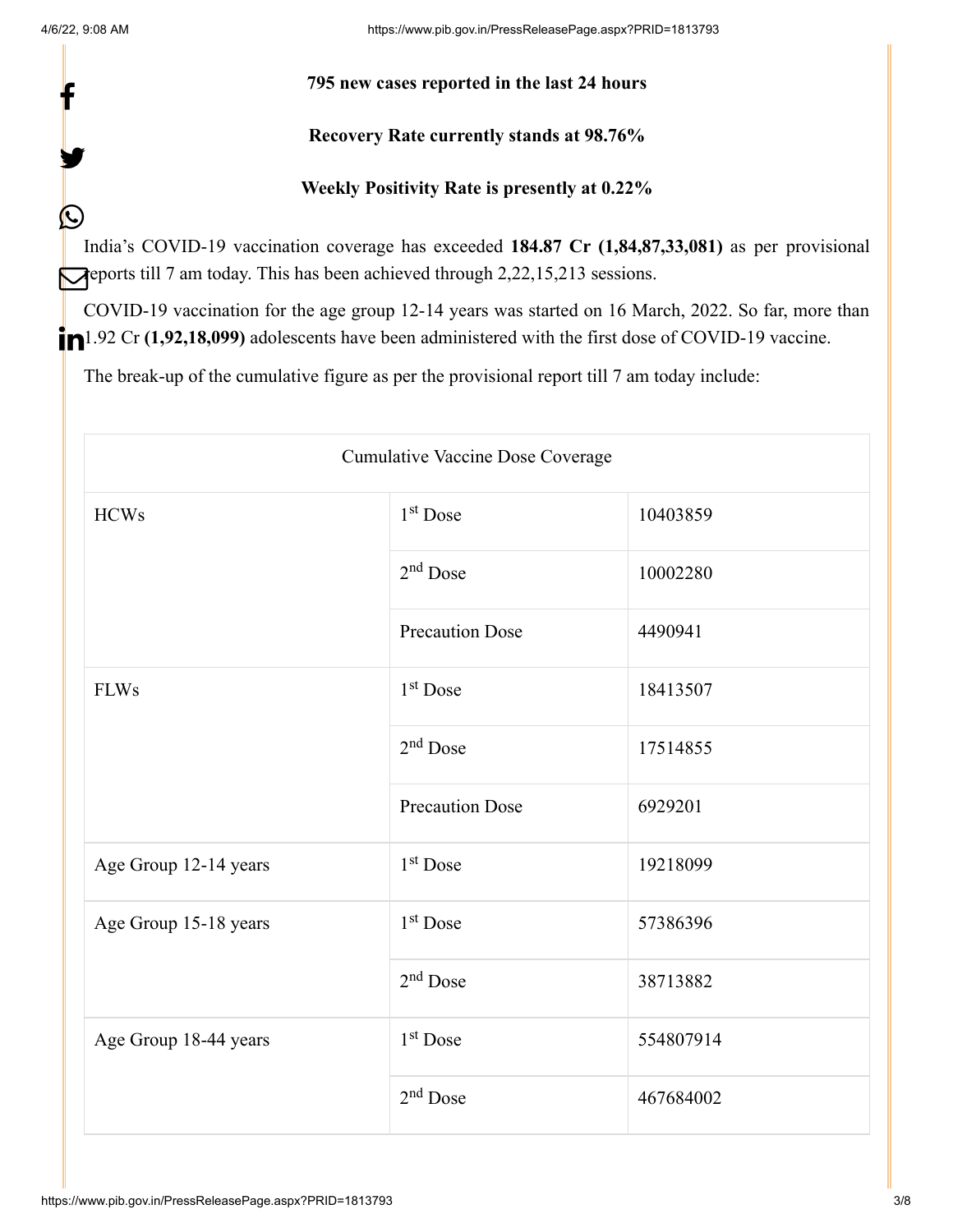| f               | Age Group 45-59 years  | $1st$ Dose             | 202783194      |
|-----------------|------------------------|------------------------|----------------|
| Y<br>$\bigcirc$ |                        | $2nd$ Dose             | 185736716      |
|                 | Over 60 years          | $1st$ Dose             | 126763579      |
|                 |                        | $2nd$ Dose             | 115689417      |
| in              |                        | <b>Precaution Dose</b> | 12195239       |
|                 | <b>Precaution Dose</b> |                        | 2,36,15,381    |
|                 | Total                  |                        | 1,84,87,33,081 |

Following a continuous downward trend, India's Active Caseload declines to today **12,054** Active cases now constitute **0.03%** of the country's total Positive Cases**.**



Consequently, India's recovery rate stands at **98.76%. 1,280** patients have recovered in the last 24 hours and the cumulative tally of recovered patients (since the beginning of the pandemic) is now at **4,24,96,369.**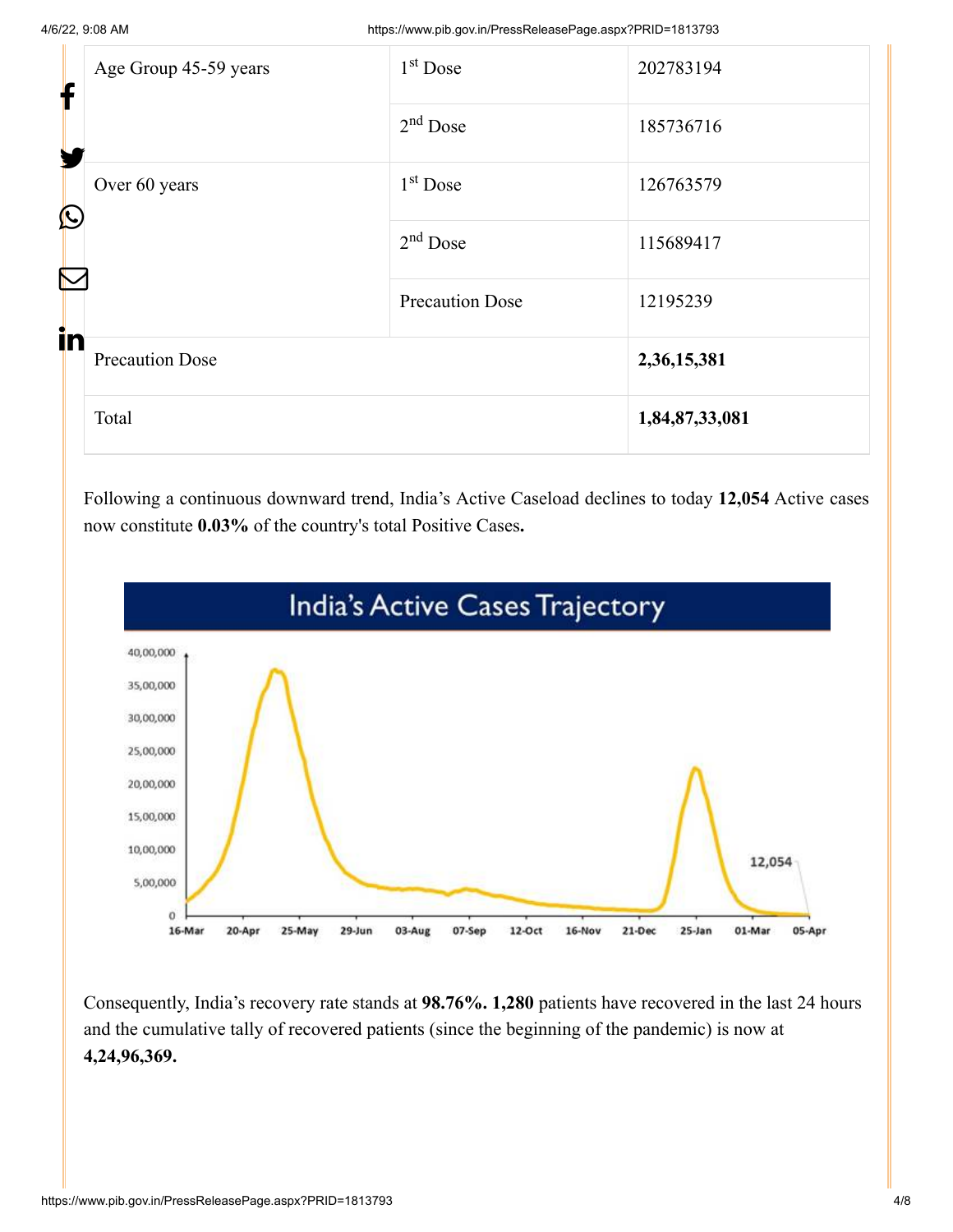4/6/22, 9:08 AM https://www.pib.gov.in/PressReleasePage.aspx?PRID=1813793



**795 new cases** were reported in the last 24 hours.



The last 24 hours saw a total of **4,66,332** COVID-19 tests being conducted. India has so far conducted over **79.15 Cr (79,15,46,038)** cumulative tests.

There has been a sustained fall in the weekly and daily Positivity Rates too. **Weekly Positivity Rate** in the country currently **stands at 0.22%** and the **Daily Positivity rate is also reported to be 0.17%.**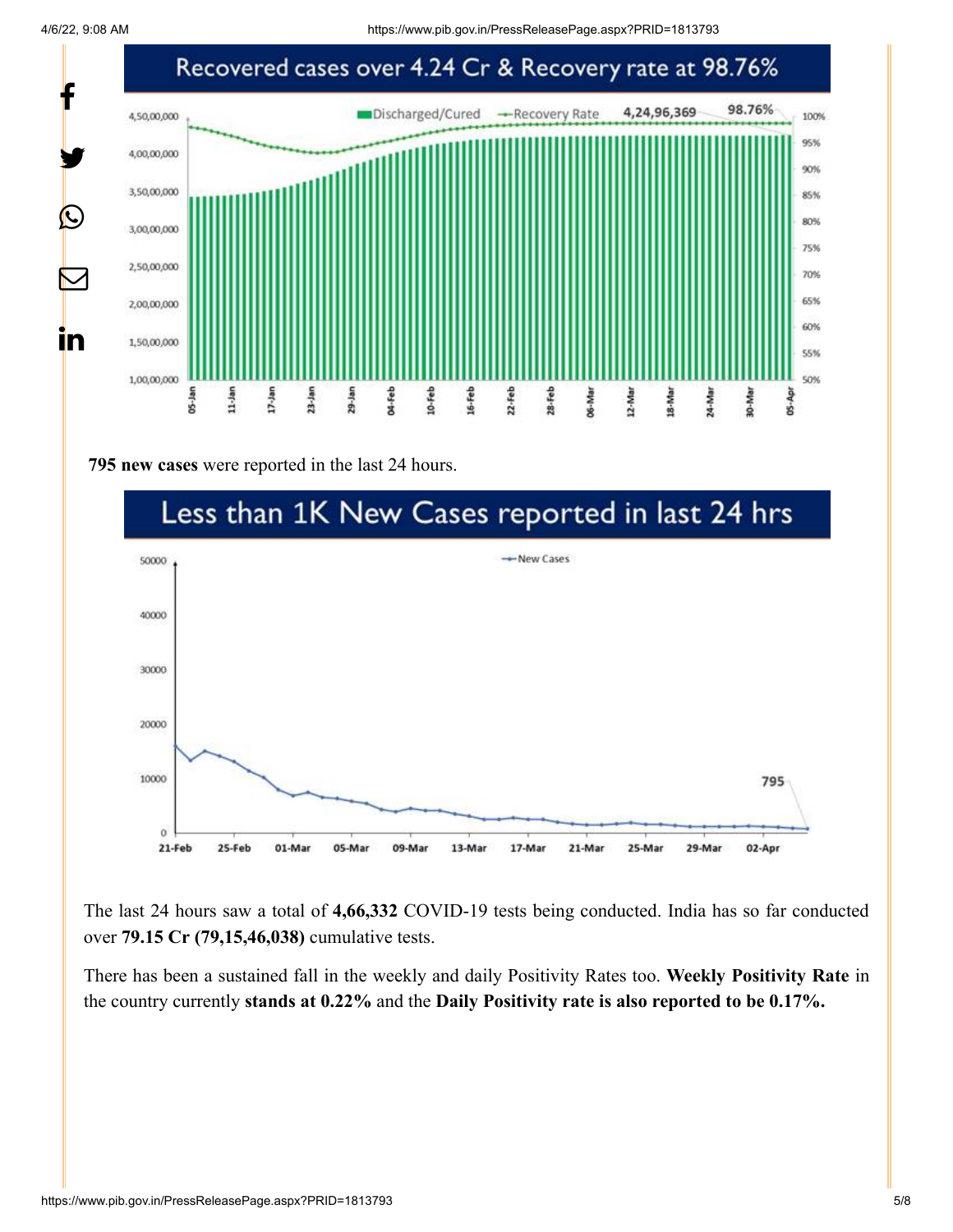4/6/22, 9:08 AM https://www.pib.gov.in/PressReleasePage.aspx?PRID=1813793



<https://pib.gov.in/PressReleasePage.aspx?PRID=1813454>

# **Update on COVID-19 Vaccine Availability in States/UTs**

# **More than 185.53 Crore vaccine doses provided to States/UTs**

# **More than 15.70 Crore balance and unutilized vaccine doses still available with States/UTs**

The Union Government is committed to accelerating the pace and expanding the scope of COVID-19 vaccination throughout the country. The nationwide COVID 19 vaccination started on  $16<sup>th</sup>$  January 2021. The new phase of universalization of COVID-19 vaccination commenced from 21<sup>st</sup> June 2021. The vaccination drive has been ramped up through availability of more vaccines, advance visibility of vaccine availability to States and UTs for enabling better planning by them, and streamlining the vaccine supply chain.

As part of the nationwide vaccination drive, Government of India has been supporting the States and UTs by providing them COVID Vaccines free of cost. In the new phase of the universalization of the COVID19 vaccination drive, the Union Government will procure and supply (free of cost) 75% of the vaccines being produced by the vaccine manufacturers in the country to States and UTs.

#### **VACCINE DOSES**

 $(As on 5<sup>th</sup> April 2022)$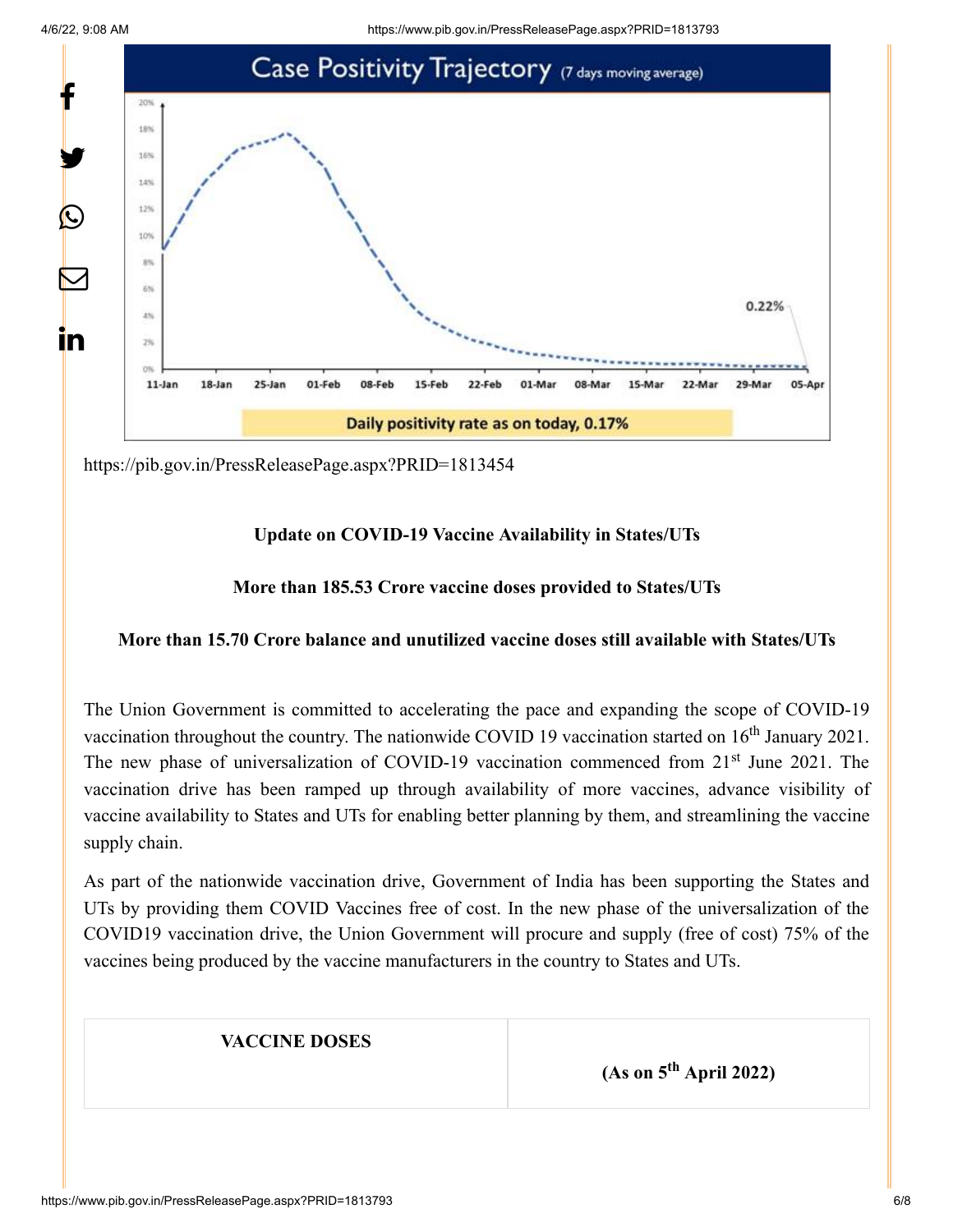$\mathbf{H} = \mathbf{F}$ 

| Ŀ                       | <b>SUPPLIED</b>          | 1,85,53,44,495 |
|-------------------------|--------------------------|----------------|
| ł.<br>$\mathbf{\Omega}$ | <b>BALANCE AVAILABLE</b> | 15,70,79,006   |

More than **185.53 crore (1,85,53,44,495)** vaccine doses have been provided to States/UTs so far through Govt. of India (free of cost channel) and through direct state procurement category.  $\bm{\nabla}$ ın

More than **15.70 Cr (15,70,79,006)** balance and unutilized COVID Vaccine doses are still available with the States/UTs to be administered.

<https://pib.gov.in/PressReleasePage.aspx?PRID=1813448>

Diagnosis of Mental Health issues post covid-19

The "Global prevalence and burden of depressive and anxiety disorders in 204 countries and territories in 2020 due to the COVID-19 pandemic" study, published in Lancet public health, has estimated an increase of about 35 per cent in the prevalence of anxiety and depression in India during the COVID-19 pandemic.

For providing affordable and accessible mental healthcare facilities, the Government is implementing the National Mental Health Programme (NMHP) in the country. The District Mental Health Programme (DMHP) component of the NMHP has been sanctioned for implementation in 704 districts for which support is provided to States/UTs through the National Health Mission. Facilities made available under DMHP at the Community Health Centre (CHC) and Primary Health Centre (PHC) levels, include outpatient services, assessment, counselling/ psycho-social interventions, care and support to persons with severe mental disorders, drugs, outreach services, ambulance services etc. In addition to above services there is a provision of 10 bedded in-patient facility at the district level.

For Details:-

<https://www.pib.gov.in/PressReleasePage.aspx?PRID=1813665>

**\*\*\*\***

**A.S**